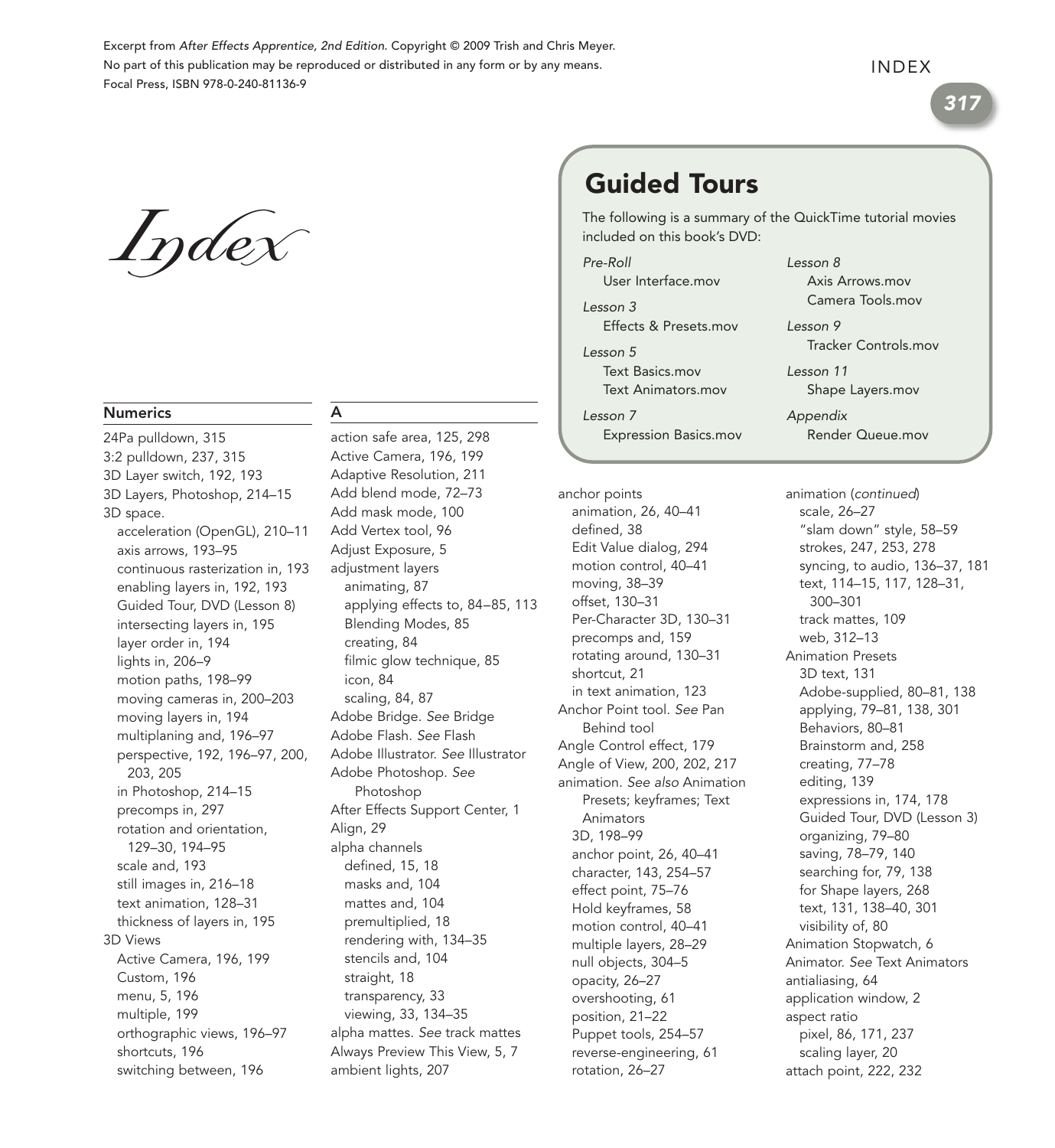## 318

### audio

adding, to comps, 136 basics of, 136 bit depth, 136 importing, 136 previewing, 136, 291 sample rate, 136 syncing to, 136–37, 181 turning on/off, 136 volume controls, 8, 136 waveforms, 137 Audio panel, 8, 136 Audio Spectrum effect, 103 Audio Waveform effect, 103 Auto Bezier keyframe, 25, 46, 56 Auto Color effect, 30–31 Auto-Orientation, 54, 204–5 Auto Save, 16 A/V Features column, 6 axis arrows in 3D, 193–95

### B

backgrounds colors, 20, 33 textures for, 249 when using stencils, 111–12 baseline shift, 115 Behavior presets, 80–81 Bevel Alpha effect, 31 Bevel and Emboss style, 83, 267 Bezier handles, 24, 25, 37, 50 Bezier masking, 96–97 Bezier Warp effect, 233 bit depth, 136, 310 Blending Modes defined, 72 effects and, 74–76 lighting effects, 151 overview, 72–73 Paint, 246 text, inter-character, 139 Block Dissolve effect, 285 blur Directional Blur effect, 190 Fast Blur effect, 84–85 motion blur, 54–55, 119, 224 Radial Blur effect, 77–78 reflections and, 295–96 for text, 119, 126 bounding box, in Illustrator, 286 Box Blur effect, 275 Brainstorm, 6, 242, 258–61, 279

Bridge, 4, 12–13, 138 Bring Comp Panel Forward, 6, 7 Bring Timeline Forward, 5 Brush Duration Bar, 246 Brush panel, 9, 243 Brush strokes. See strokes Brush tool, 3, 243, 244–46 buttons, creating, 267

 $\overline{c}$ 

calligraphy tools, creating textures with, 249 cameras Active Camera view, 196, 199 adding, 200 Angle of View, 200, 202, 217 Auto-Orientation, 204–5 depth of field, 202, 210 field of view, 200, 202, 217 f-stop, 202 moving, 200–203, 298–99 multiple, 199, 219 one-point, 204 Orbit Camera tools, 201 Point of Interest, 200 Position, 200 settings, 200, 202 tools, 3, 201, 294 Track Camera tools, 201 two-point, 204 Unified Camera tool, 201 View options, 196 wireframes, 304 Zoom value, 200, 202 Cartoon effect, 261, 285 Casts Shadows option, 208–9, 302 CC Composite effect, 285–86 CC Grid Wipe effect, 112 CC Jaws effect, 307 CC Twister effect, 112 Cell Pattern effect, 259 chain link icon, 20, 126, 264 channels. See alpha channels character animation, 143, 254–57 Character panel, 9, 115–17, 300 children. See parenting Clone Stamp tool, 3, 243, 251–52 cloning, 218, 251–52 codecs defined, 310 missing, 310

Collapse Transformations, 166, 297 Color Burn mode, 253 color depth, setting, 310 Color Control, 180 Color Dodge mode, 74–75, 285–86 Color mode, in Paint, 246 Color Picker, 20, 74 colors background, 20, 33 Info panel and, 8 selecting, 20 "comb teeth" artifacts, 132, 315 comments, 137 Comp Flowchart View, 5 Comp Marker Bin, 6 comp markers, 137 Composite on Original option, 103 Composite Toolkit, 240 Composition (Comp) panel adding layers in, 23 basics of, 5 degraded image in, 5 managing, 18 multiple, 4 navigating composition hierarchies, 152 Options menu, 5 switches in, 5 zooming in, 5, 18 Composition Flowchart, 5, 6, 152 compositions. See also nesting compositions; precomps audio, adding to, 136 basics of, 14–15 building, 19–23 closing, 77 Composition panel, 5, 18 creating, 17 duplicating, 286 footage, adding to, 1, 14, 19, 22, 23, 38 guides, 148 importing layered files as, 34–35, 287 looping, 191 multiple cameras in, 199, 219 multiple views of, 4 naming, 17 navigating hierarchies of, 152

render order issues, 163 rulers, 148 safe areas, 125, 298 searching for, 292 settings, 17 in the Timeline panel, 6 comps. See compositions comp markers, 137 Continuous Bezier keyframe, 25 continuous rasterization, 58, 115, 166, 193 contrast Levels effect for, 73 luma mattes and, 108 Convert Audio to Keyframes, 181 Convert Vertex Point tool, 96 copying and pasting effects, 30–31 keyframes, 59 paths from Illustrator, 287–88 Corner Pin effect, 231–33 crop area, 34–35, 286 crossfades, 66–68, 183, 249, 306, 307 crosshairs, 272–73 Current Time, 5, 7 Current Time Indicator, 6 compositions (continued)

### D D1

converting between DV, 314 frame dimensions, 86 pixel aspect ratio, 86 Darken mask mode, 100 Delete Vertex tool, 96 depth of field, 200, 202, 210, 217 Difference mask mode, 101 Directional Blur effect, 190 dissolves, 67, 285 Draft 3D switch, 6, 210 Drop Frame timecode, 60 Drop Shadow effect, 31, 93, 94, 107, 113, 267 Duration, 17 DV converting between D1, 314 frame dimensions, 86 pixel aspect ratio, 86 timecode system, 60 DVCPRO HD, 237 dvMatte, 240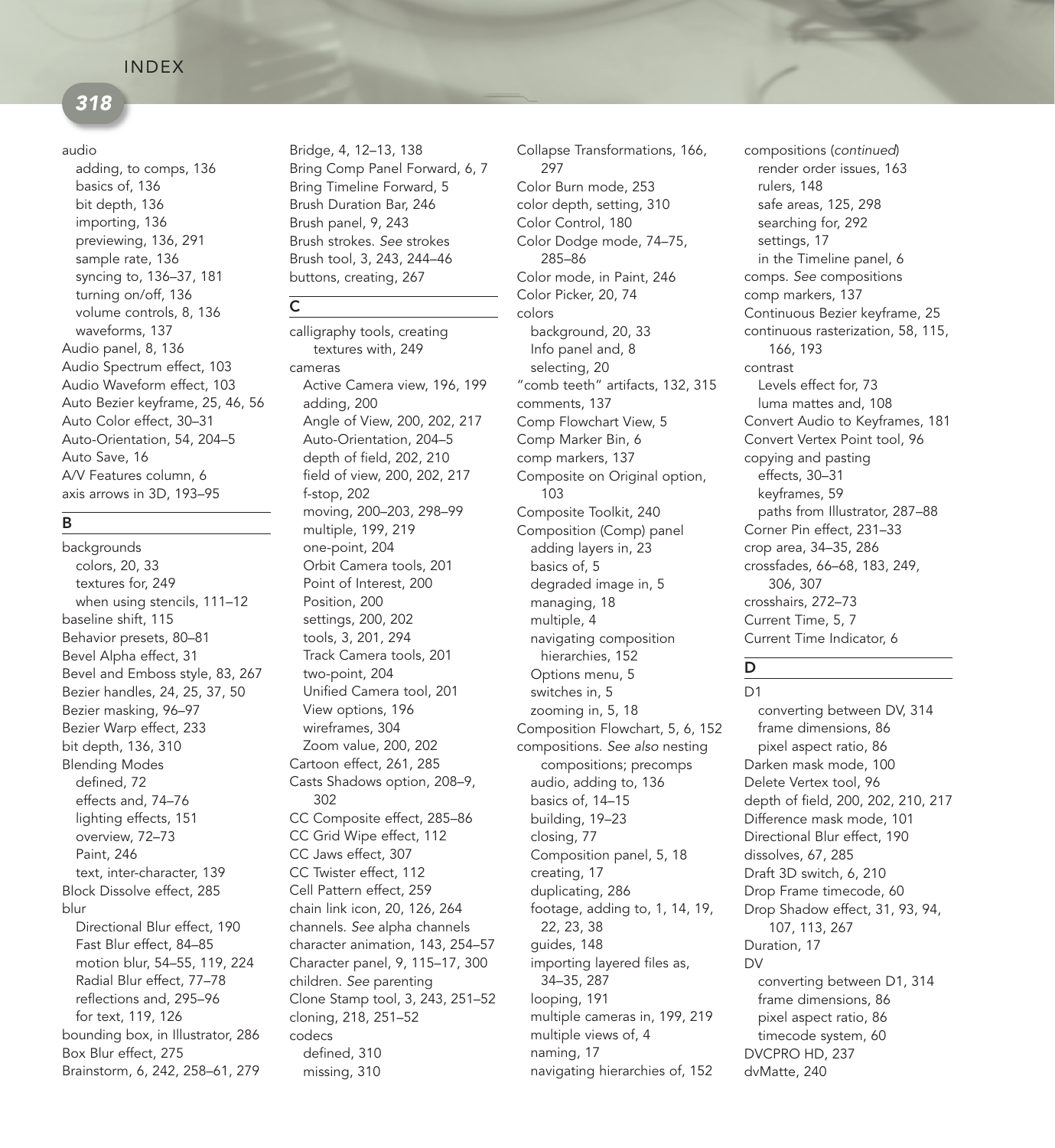319

### E

Easy Ease assistant, 27, 45, 46 Effect Controls panel, 9, 77–78, 157, 297 effect points, 74, 75–76, 228 effects adjustment layers, 84–85, 113 Angle Control, 179 applying, 30–31, 74–76, 77–78 Audio Spectrum, 103 Audio Waveform, 103 Auto Color, 30–31 Bevel Alpha, 31 Bezier Warp, 233 Blending Modes and, 74–76 Block Dissolve, 285 Box Blur, 275 Brainstorm and, 258–59 Cartoon, 261, 285–86 CC Composite, 285–86 CC Grid Wipe, 112 CC Jaws, 307 CC Twister, 112 Cell Pattern, 259 Color Control, 180 copying and pasting, 30–31 Corner Pin, 231–33 Directional Blur, 190 Drop Shadow, 31, 93, 94, 107, 113, 267 Effect Controls panel, 9 Expression Controls, 179–80 Fast Blur, 84–85 Fill, 103 Grid, 281, 284 Keylight, 220, 238–40 Lens Blur, 296 Lens Flare, 74–76, 190 Levels, 73 Lightning, 191, 241 Linear Wipe, 112, 141 masks and, 93, 97, 99, 113 mattes and, 107, 113 Paint, 243–52 parenting and, 143, 145 Radial Blur, 77–78 Radial Wipe, 174 Radio Waves, 228–30 render order of, 164 Roughen Edges, 249, 258 Scribble, 99, 103

searching for, 77 Shape, 266–69 Slider Control, 179 stencils and, 110–11, 113 Stroke, 103, 288–89 Timewarp, 183 Tint, 78, 79, 97, 289 tracking and, 228–30 Transform, 167 Tritone, 73, 85, 259, 283 Turbulent Displace, 109, 111, 112 Turbulent Noise, 259 Vector Paint, 253 Vegas, 103 Venetian Blinds, 112 viewing parameters, 9 Warp, 159, 167 Effects & Presets panel, 9, 77, 79. Guided Tour, DVD (Lesson 3) Ellipse tool, 90, 95, 281 Enable Adaptive Resolution, 211 Enable Frame Blending, 6, 182–83 Enable Motion Blur, 6, 54–55, 119 Eraser tool, 3, 243, 245 exporting, to Flash, 312–13 Expression Controls, 179–80 expressions. advantages of, 143 in Animation Presets, 174, 178 creating, with pick whip, 168, 170–71 defined, 143, 168 deleting, 177 disabling, 177 editing, 177 finishing, 176 Guided Tour, DVD (Lesson 7) language menu, 175 linear, 173–75 looping, 176–77 resources on, 191 and simple math, 171–72 wiggle, 178, 190, 290, 307 eyeball icon, 42, 44 effects (continued)

F

F4V format, 311 fades, cross-, 66–68, 249, 307 Fast Blur effect, 84–85 Fast Previews menu, 5, 210–11 feathering masks, 93

feature regions, 221, 222 fields defined, 132 rendering with, 135, 310, 315 separating, 132 file format support, 15 files. See footage Fill effect, 103 film frame rates, 60 filmic glow technique, 85, 307 First Vertex Point, 98 Flash CS4 Professional, 312–13 Flash Video, 311 Flowchart, 5, 152 FLV format, 1, 311, 312–13 folders creating new, 4, 16 favorite, in Bridge, 13 importing, 18 renaming, 16 footage adding, to composition, 1, 14, 19, 22, 23, 38 alpha channels, 18 in Bridge, 13 defined, 1, 14 high-definition, 234, 237 importing, 4, 13, 17–18, 34–35 interlaced, 132, 225 looping, 69 pointers to, 1 searching for, 292 selecting, in Project panel, 3–4 stabilizing, 220, 221–25 trimming, 64–65, 68 Footage panel, 65 Frame Blending, 182–83 frame rates cartoon, 261 common (including film, NTSC and PAL), 60 conforming, 71 Preserve Frame Rate, 184–85 pulldown, 237, 315 stop motion, 184 frames. See also panels defined, 2 options menu, 10 resizing, 9, 10 Free Transform Points, 92 freeze frames, 186 f-stop, 202

### G

garbage mattes, 240 gradients, 272–73, 282–83, 295 Graph Editor display, 6, 43 editing graphs, 45–47 opening, 6, 42, 189 panning and zooming time, 44 Separate Dimensions in, 48–51 Graph Editor Sets, 47, 48 Speed Graphs, 44, 46, 56–57 Value Graphs, 43, 44, 49, 50 greenscreen, 234–36, 238–40 Grid effect, 281, 284 grids, viewing, 5, 7 grouping. See expressions; nesting compositions; parenting; precomps Grouping Alignment parameter, 125 Guided Tours summary, 317 guides, 5, 7, 29, 148

### H

I

Hand tool, 3, 18 HDV, 234, 237 Help menu, 1 hicon (high contrast) mattes, 108 Hide Shy Layers, 6 high-definition footage, 234, 237 Hold keyframes, 58–59, 61

Illustrator copying paths from, 287–88 crop area, 286 importing from, 34–35, 286, 287 layers in, 34–35, 287 masks and, 108 stencils and, 111 Import As popup menu, 34 importing audio, 136 as composition, 34–35, 287 into Flash, 313 folders, 18 footage files, 4, 13, 17–18 Illustrator files, 34–35, 286, 287 image sequences, 70 Photoshop files, 34–35, 82–83 Info panel, 8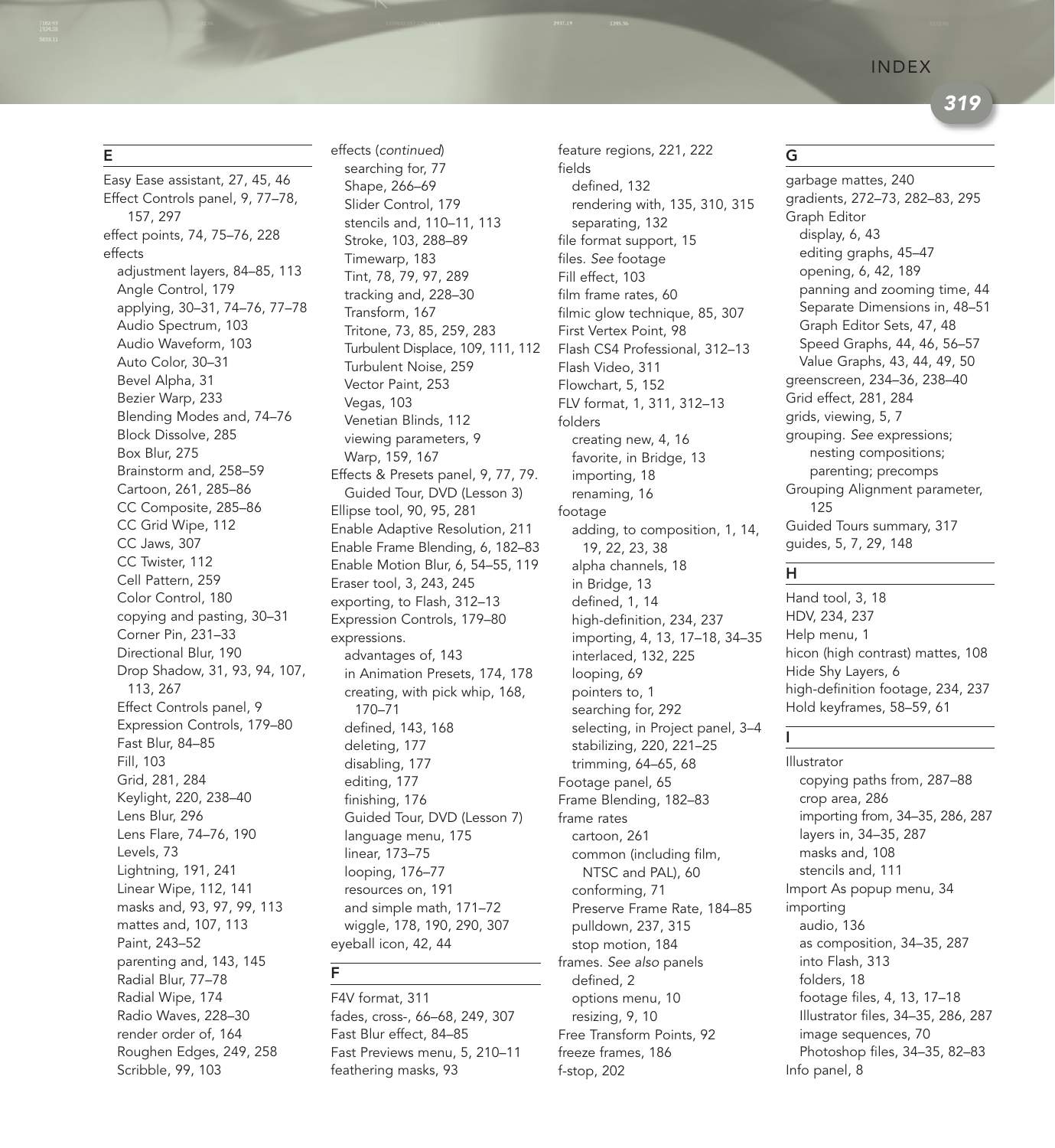## 320

Inner Shadow style, 267 in points, 64 "Instant Sex" technique, 85 Inter-Character Blending, 139 interlacing, 132, 225 interpolation animated mask shapes, 103 between keyframes, 36 Interpret Footage dialog, 3, 18, 69, 71, 86, 315 intersecting, in 3D, 195 Intersect mask mode, 101 Invigorator Pro, 128, 307

### J

JavaScript. See expressions

### K

kerning, 115 keyboard shortcuts 3D Views, 196 Action/Title Safe, 298 After Effects Support Center, 1 Anchor Point property, 21 audio preview, 291 Auto-Orientation, 54 Brush tool, 244 comp markers, 137 compositions, closing, 77 compositions, creating new, 17, 155 compositions, duplicating, 154 Composition Settings, 17 Deselect All, 16 Easy Ease keyframe assistant, 27, 45, 46 Effect Controls panel, 9, 157 folder, creating, 16 footage, importing, 18 frame, maximize size, 9 Free Transform Points, 92, 94 Graph Editor, 189 Hold keyframe, 58 Interpret Footage dialog, 69 layer markers, 137 layers, selecting all, 42 layers, trimming, 64 mask, 89, 90 movies, rendering, 32, 308 nudging scale, 40 Opacity property, 21 Pan Behind tool, 39

panning, 232 Pen tool, 102 Position property, 21 project, saving, 16 properties, revealing, 42 Rotate tool, 20, 21 ruler, 148 Scale property, 21 Selection tool, 20 solids, 30 Timeline panel, 9 transformations, 21 Undo, 23 work area, 37 zooming, 18, 232 Keyframe Assistants accessing, 47 Convert Audio to Keyframes, 181 Easy Ease, 27, 45–46 Motion Sketch, 52–53, 87 Sequence Layers, 67–68 Smoother, 53 Time-Reverse, 57 Keyframe Interpolation dialog, 57 keyframes. See also motion paths adding, 22 animation, 21 Auto Bezier, 25, 46, 103 basics of, 15, 21–22, 36–37 Bezier handles, 24, 25, 37, 50 Brainstorm and, 260 changing position, 22 changing timing, 22 changing type, 46, 56 Continuous Bezier, 25 copying and pasting, 59 deleting, 22 editing multiple, 45–46 enabling, 21 Hold, 58–59, 61 influence of, 36 interpolation between, 36 Linear, 25, 46 looping, 176–77 masks and, 95, 103 navigation arrows, 22 nudging, 26 roving, 56–57 Separate Dimensions, 48–51 smoothing, 27

spatial, 25, 37 speed curves, 56–57 stretching/compressing, in time, 55, 71 temporal, 37, 103 time-reversing, 57 velocity of, 36 keying, 89, 220, 236, 238–40 Keylight effect, 220, 238–40 Kid Stays in the Picture look, 216–18 keyboard shortcuts (continued) keyframes (continued) layers (continued)

L

layer markers, 137, 291 Layer panel anchor points, 38–39 basics of, 7 docking, 221 effects in, 233 masking in, 92–93 opening, 7 Render checkbox in, 7 tracking in, 222 trimming layers in, 65 View popup in, 7 layers. See also adjustment layers 2D, 193 3D, 192, 193–95, 214–15 adding, to comps, 1, 22–23 constraining movement of, 16 continuously rasterized, 166, 193 defined, 1, 14 in Illustrator, 34–35, 287 in the Layer panel, 7 luminance, 113 in mattes, 113 moving, in time, 23, 63–64 multiple, arranging and replacing, 28–29 nudging, 26 order of, 14 out points, 64 parenting, 142 in Photoshop, 34–35, 141, 214–15 in points, 64 order of, 14, 23, 62–63, 194 precomposing, 158–59, 160–61 revealing, with Paint, 248–50 scaling, 20

selecting all, 42 sequencing, 67–68 size of, 15 sliding, 64 slipping, 66 snapping, 19 solid, 4 soloing, 68 splitting, 64 Transform properties, 20 trimming, 64–65, 68 Layer Styles applying, 83 Bevel and Emboss, 83, 267 Drop Shadow, 83 importing Photoshop files with, 35, 82–83 Inner Shadow, 107, 267 Outer Glow, 83, 275 uses for, 82, 267 leading, 115 Leave All Attributes option, 164 Lens Blur effect, 296 Lens Flare effect, 74–76, 190 Levels effect, 73 Lighten mask mode, 100 Lightning effect, 191, 241 lights (3D) adding, 206–7 animating, 206–7 editing settings for, 206 flickering, 207 Photoshop and, 214 positioning, 302 shadows and, 208–9, 302 types of, 206–7 Light Transmission, 209 Linear Dodge mode, 75 Linear keyframe, 25, 46 Linear Wipe effect, 112, 141 Live Photoshop 3D, 215 Live Update, 6 Local Axis Mode, 3 Lock switch, 153, 154, 206 looping compositions, 191 footage, 69 keyframes, 176–77 Loop options, 8 luminance (luma) mattes. See track mattes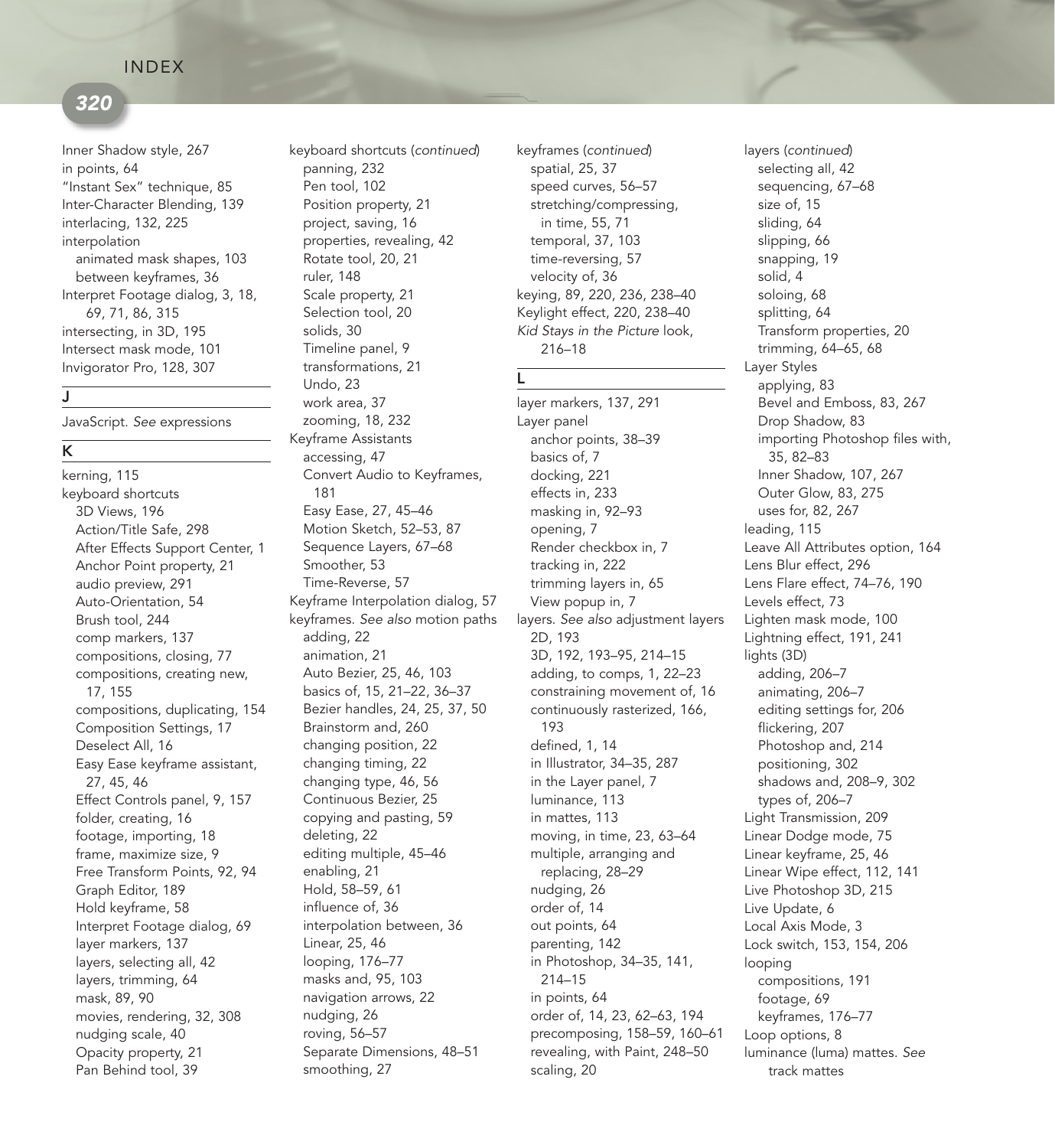321

M

Magnification, 5, 7, 18, 237 markers, 137, 291 masks (masking) adding points, 96, 103 alpha channel and, 104 animating, 94 Bezier, 96–97 closed, 97 creating, 91, 92–93 defined, 88–89 deleting points, 96, 103 editing, 92, 97 effects and, 93, 97, 99, 113 Expansion, 95, 281 Feather, 93, 281 First Vertex Point, 98 Free Transform Points, 92 greenscreen and, 240 interpolating between, 98 keyframes and, 95 in Layer panel, 92–93 Mask Path parameter, 94, 95 modes, 100–101 multiple, 100–101 opacity, 95, 100–101 with Pen tool, 96–97 render order, 162–63 RotoBezier, 102–3 Scribble effect and, 99 selecting all points on, 96 shapes, versus, 91, 262 shortcuts, 89 softening edges of, 93 tools for, 90–91, 95, 96 tracing outlines of, 96–97 turning off/hiding, 101, 102 vignettes with, 95 mattes. See track mattes Merge Paths, 270–71 Mesh, Puppet, 254 Mini-Flowchart, 6, 152 Mocha for After Effects, 229 modes. See Blending Modes motion blur applying, 54–55 enabling, 54, 55, 119 Render Settings, 55 Shutter Angle, 54, 55 tracking and, 224 motion control, 40–41

motion paths creating, 24–25 defined, 21 editing, 22 for effect point, 75–76 moving, 41 smoothing, 53 speed along, 22 tracing, with mouse, 52–53 Motion Sketch keyframe assistant, 52–53 motion tracking. See tracking (motion) Move All Attributes option, 164 movies codecs, 310 image sequences, 70–71 looping, 69 rendering, 32, 310 trimming clips, 64–65 multiplaning, 196–97 Multiply mode, 72, 73 music. See audio Mute Audio, 8 Muybridge, Eadweard, 87

### N

O

nesting compositions. See also precomps advantages of, 107, 143, 148, 153 with common source, 153–57 described, 143, 148–50 render order and, 164–65 track mattes, 106–7 New Comp, 3 New Folder, 3 Non-Drop Frame timecode, 60 NTSC video converting between D1 and DV, 314 frame dimensions, 86 frame rates, 60 null objects animating, 304–5 defined, 146 for master controllers, 180 parenting with, 146–47

Onion Skin mode, 253 opacity. See also alpha channels

animating, 26–27 Mask Opacity, 95, 100–101 shortcut, 21 OpenGL, 210–11 Open New Composition option, 164 Options menus, 3, 6, 7, 10 Orbit Camera tool, 201, Guided Tour, DVD (Lesson 8) orthographic views, 196–97 Outer Glow, 83, 275 out points, 64 Output Module Settings, 134, 308–9, 314 Guided Tour, DVD (Appendix) Overlay Edit, 65 Overlay mode, 73 overshooting, 61 opacity (continued)

## P

padlock icon, 157 Paint. See also strokes basics of, 242–47 Blending Modes, 246 Channels, 245 erasing, 245 order of strokes, 246 panel, 9, 243 revealing layers with, 248–50 tablet settings, 250 PAL frame dimensions, 86 frame rates, 60 Pan Behind tool, 3, 39, 66 panels. See also individual panels defined, 2 docking, 11 dragging, 10, 11 locking, 157 maximizing, 9, 309 scrolling through, 11 types of, 2–9 undocking, 10 panning in 3D, 196-97 in the Graph Editor, 44 Pan Behind Tool, 3, 39, 66 PAR. See pixel aspect ratios Paragraph panel, 9, 115, 116, 117, 300 paragraph text, 115

parenting chains, 143, 146–47 character animation, 143 defined, 142–143 effects and, 143, 145 with nulls, 146–47 opacity and, 145 scaling and, 147 setting up, 144–45 Pen tool, 3, 90, 96–97, 263, 273 Per-character 3D animation, 128–31 perspective, 192, 196–97, 200, 203, 205 Photoshop 3D layers, 214–15 importing from, 34–35, 82–83 Layer styles in, 82–83 Text Layers, 141 pick whip tool, 168, 170–71 pixel aspect ratios, 86, 171, 237 Pixel Motion, 183 Play/Pause, 8 PNG files, 312 Point lights, 206, 207 Point of Interest, 200, 299 point text, 115 Polygon tool, 90 Polystar, 265 Position property anchor point and, 40–41 animating, 21–22 editing, 20 nudging, 26 in Shape layers, 264 shortcut, 21 stabilizing, 234–36 precomps 3D layers in, 297 advantages of, 143, 160 anchor points and, 159 defined, 143, 150 editing, 150–51 of groups of layers, 158–59 Leave All Attributes option, 164 Move All Attributes option, 164 opening, 150 Open New Composition option, 164 render order and, 164–65

of single layers, 160–61

size of, 155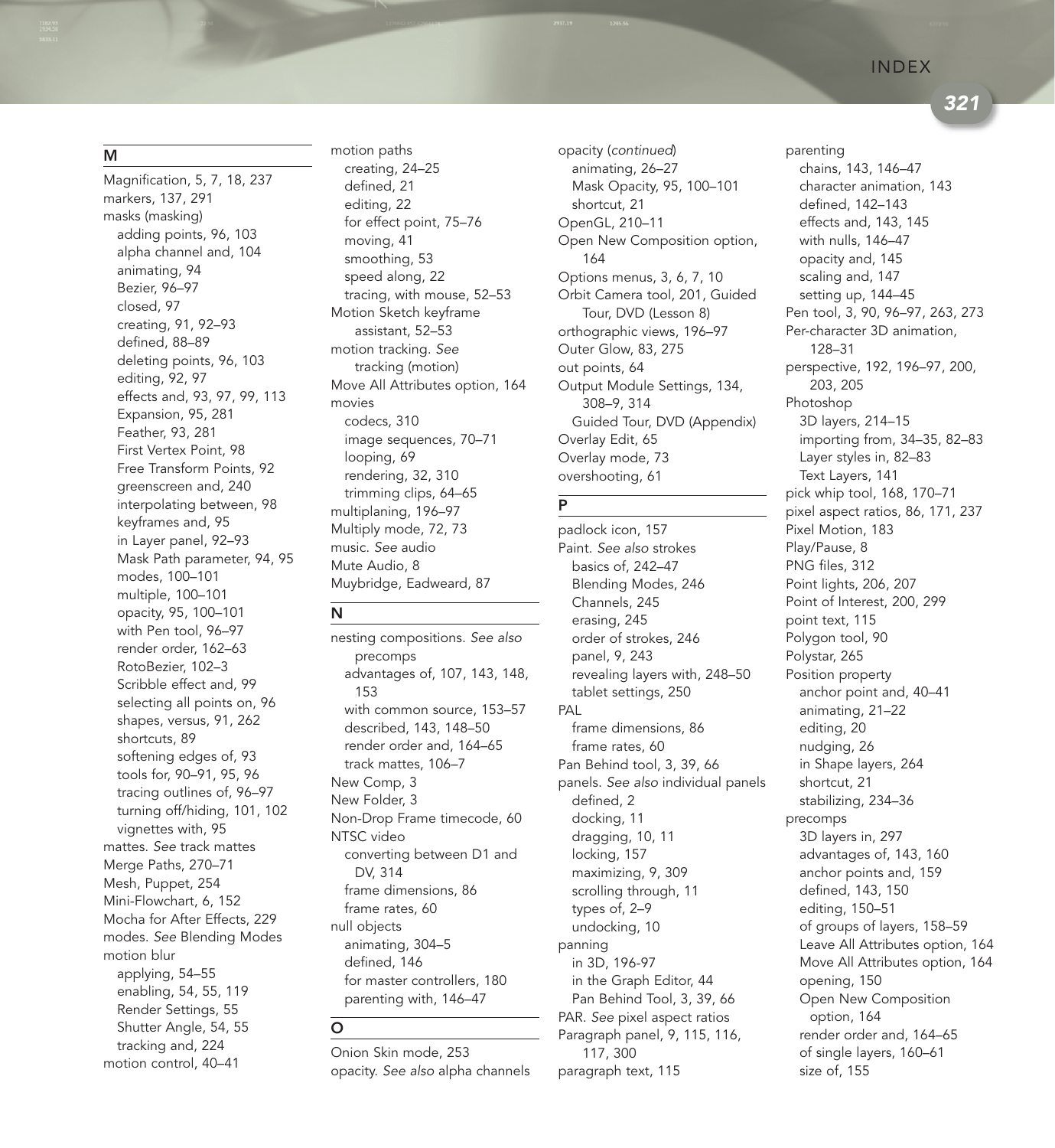## 322

Preserve Frame Rate, 184–85 previewing audio only, 136, 291 Fast Previews, 210–11 individual layers, 68 OpenGL, 210–11 RAM Preview, 8, 21, 22, 293 Preview panel, 8 Pro Animator, 128, 307 Project Flowchart View, 3 Project panel, 3–4 projects creating, 16, 42 footage in, 1, 4 moving, 1 organizing, 4 saving, 16 Project Settings, 3, 60 public domain, 278 Pucker & Bloat, 266, 267 pulldown, 237, 315 Puppet tool basics of, 242, 254 Mesh, 254 Puppet Overlap, 256 Puppet Pin, 254–55 Puppet Starch, 257 recording animation, 257

### Q

Quality (Best/Draft), 64 QuickSearch box, 6, 9, 292 QuickTime, 310, 311

### R

Radial Blur effect, 77–78 Radial Wipe effect, 174 Radio Waves effect, 228–30 RAM Preview, 8, 21, 22, 293 Randomize Order, 121 Rectangle tool, 90, 91 reflections, 295–96 Region of Interest, 5, 7 Render checkbox, 7 rendering. See also render order; Render Settings 3:2 pulldown, 315 with alpha channel, 134–35 basics of, 32, 308 fields, 135, 310 formats, 310 Guided Tour, DVD (Appendix)

image sequences, 310 movies, 32, 310 path for rendered file, 32 templates, 309 web video, 311 render order default, 162–63 of effects, 164 exceptions, 166 precomps and, 164–65 solving issues of, 163–65 Render Queue panel, 32, 134, 309, 315. Guided Tour, DVD (Appendix) Render Settings 3:2 pulldown options, 315 color depth, 310 default, 32 Guided Tour, DVD (Appendix) Motion Blur options, 55 templates, 309 Repeater, 268–69, 275, 279 Reset Exposure, 5 Reset workspace, 10 Resolution, 5 Ripple Edit, 65 rotation 3D, 129–30 animating, 26–27, 39 Auto-Orientation, 54 editing, 20 Graph Editor, 45 nudging, 26 Rotate tool, 3, 20 shortcut, 21 stabilizing, 234–36 RotoBezier masks, 102–3 rotoscoping, 66 Roughen Edges effect, 249, 258 Rounded Rectangle tool, 91 rulers, 29, 148 rendering (continued) scale (continued)

S

safe areas, 125, 298 sample rate, 136 scale 3D layer, 193 above 100%, 58, 115, 147, 166, 193, 303 animating, 26–27, 39 aspect ratio and, 20

continuous rasterization and, 58, 115, 166, 193 editing, 20 nudging, 26, 40 parenting and, 147 scrubbing, 26 shortcut, 21 stabilizing, 234–36 Screen mode, 72 Scribble effect, 99, 103 scrubbing controlling amounts, 26 defined, 20 search regions, 221, 222 Selection tool, 3, 20 Select View Layout menu, 5 Separate Dimensions, 48–51 Sequence Layers assistant, 67–68 Shadow Darkness, 209 Shadow Diffusion, 209 shadows 3D lights and, 208–9, 302 Drop Shadow effect, 31, 93, 94, 107 size of, 302 Shape layers Animation Presets for, 268 Brainstorm and, 279 creating, 90, 262–63 editing, 263–64 Gradient Editor, 272–73 Guided Tour, DVD (Lesson 11) masks, versus, 91, 262 multiple paths, 264–65 reshaping, while drawing, 262 Shape Effects, 266–69 Stroke and Fill settings, 262–63, 265 stroked paths, 276–78 Shape tools, 3, 90, 262–63 shortcut keys. See keyboard shortcuts Show Channel and Color Management Settings, 5, 7 Show Last Snapshot, 5, 7 Shutter Angle, 54, 55 Silhouette Alpha mode, 111 Silhouette Luma mode, 110 Skew, 267 "slam down" technique, 58–59 Slider Control effect, 179

slip editing, 66 slow motion, 186 Smoother keyframe assistant, 53 SMPTE timecode, 60 Solid Fill, 282 solids applying effects to, 74–76 black, uses of, 74 changing size of, 76 creating, 4, 30, 33 defined, 4, 30 reusing, 33 shortcuts, 30 Solo switch, 68 sound. See audio Source Text, 140 speaker icon, 136 Speed Graph, 46 Spot lights, 206, 207 stabilization, 220, 221–25, 234–36, 241 Star tool, 90 Stencil Alpha mode, 111 Stencil Luma mode, 110 stencils alpha, 111 alpha channel and, 104 backgrounds and, 111–12 creating, 110–11 defined, 89 effects and, 110–11, 113 luma, 110 track mattes versus, 89, 110 still images adding dimension to, 216–17 sequences of, 70–71, 310 stop motion tricks, 184–85 strobing, smoothing out, 307 Stroke effect, 103, 288–89 strokes. See also Paint animating, 247, 253, 278 duration of, 246 erasing, 245 paths, 276–78 replacing, 252 transforming, 252 wiggling, 253 Subpixel Positioning, 223 Subtract mask mode, 100 SWF files, 311 Switches/Modes columns, 72